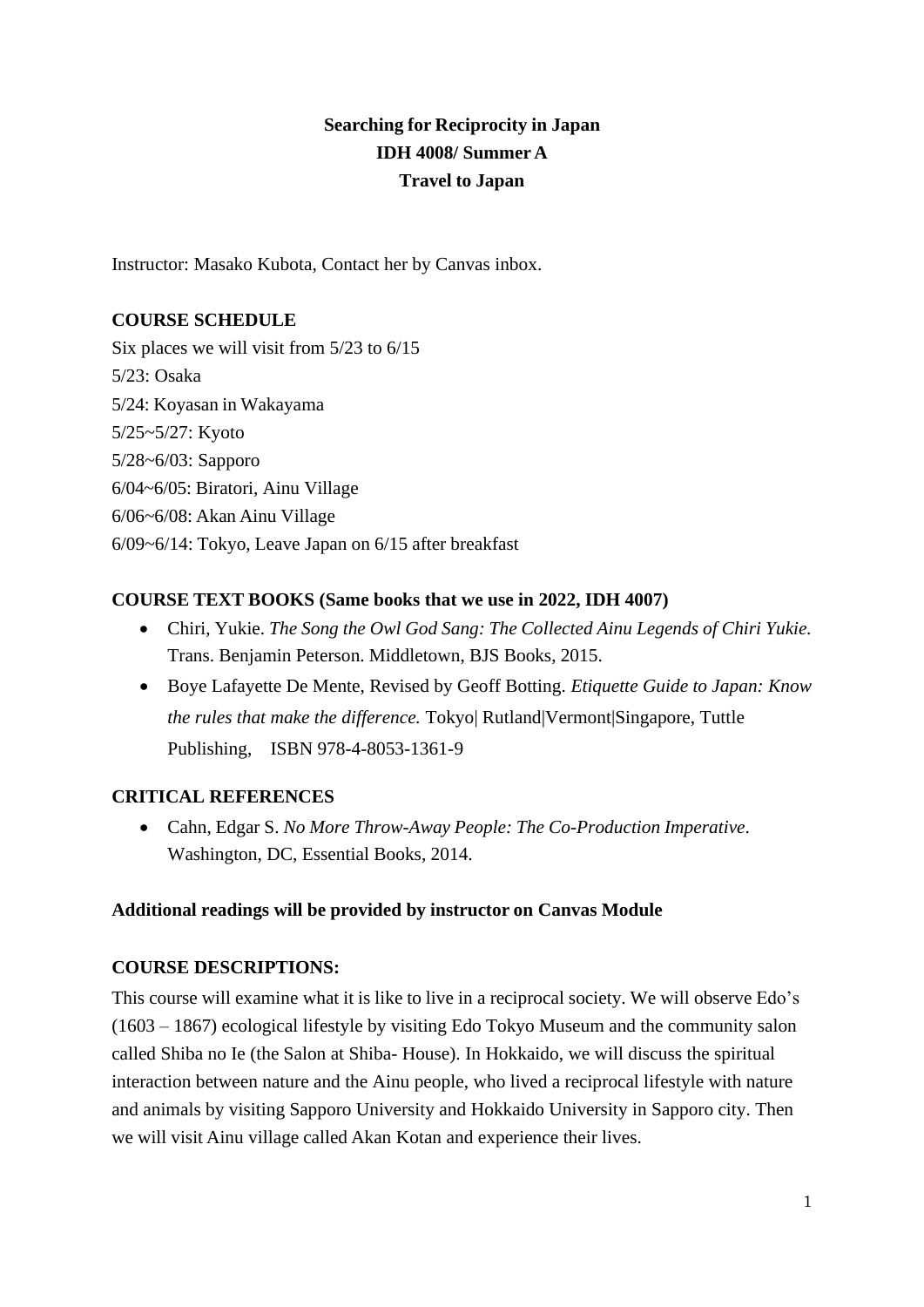# **COURSE GOALS**

This course offers students inimitable experience to learn and share "RECIPROCITY" by visiting six distinguished cities. The focus of the program would be sharing our culture withpeople in Japan. In each place, carefully designed activities will motivate students to engagein the concept of our trip.

# **COURSE OBJECTIVES**

By the end of this trip, students will be able to:

- Interpret the concepts of Japanese customs, manners and basic greetings.
- Evaluate contemporary issues of Japanese tourism
- Design and apply ideologies of the Anthropology tourism to the cities we will visit
- Compose original projects of the tourism that could exchange with the hostorganizations.

# **COURSE REQUIREMENTS & CLASS ASSIGNMENT**

Students will learn how to use "Story Map." Then at each stop write their history, backgroundand then students' comments with snap shots. At the end of the trip, each student will obtain the valuable Journals with maps and pictures.

# **DESCRIPTION OF CLASS ASSIGNMENT**

- **1. Compose an individual STORY MAP**
- **2. During our trip instructor will examine the process of the assignment**
- **3. As a Midterm project, students will present their Story Map.**
- **4. The final product will be a completion of the Story Map.**

### **COURSE GRADE DISTRIBUTION**

| Attendance and Class participation |     |  |  |
|------------------------------------|-----|--|--|
| Midterm presentation               | 25% |  |  |
| Completion of the Story Map        | 25% |  |  |

### **GRADING SCALE:**

| A               | 95 or above A-               |           | - 90-94 |      |           |
|-----------------|------------------------------|-----------|---------|------|-----------|
|                 | $B+ 87 - 89$<br>$\mathbf{B}$ |           | 83 - 86 | $B-$ | 80-82     |
| $C_{+}$ 77 - 79 |                              | C $70-76$ |         | D    | $60 - 69$ |

F 59 or less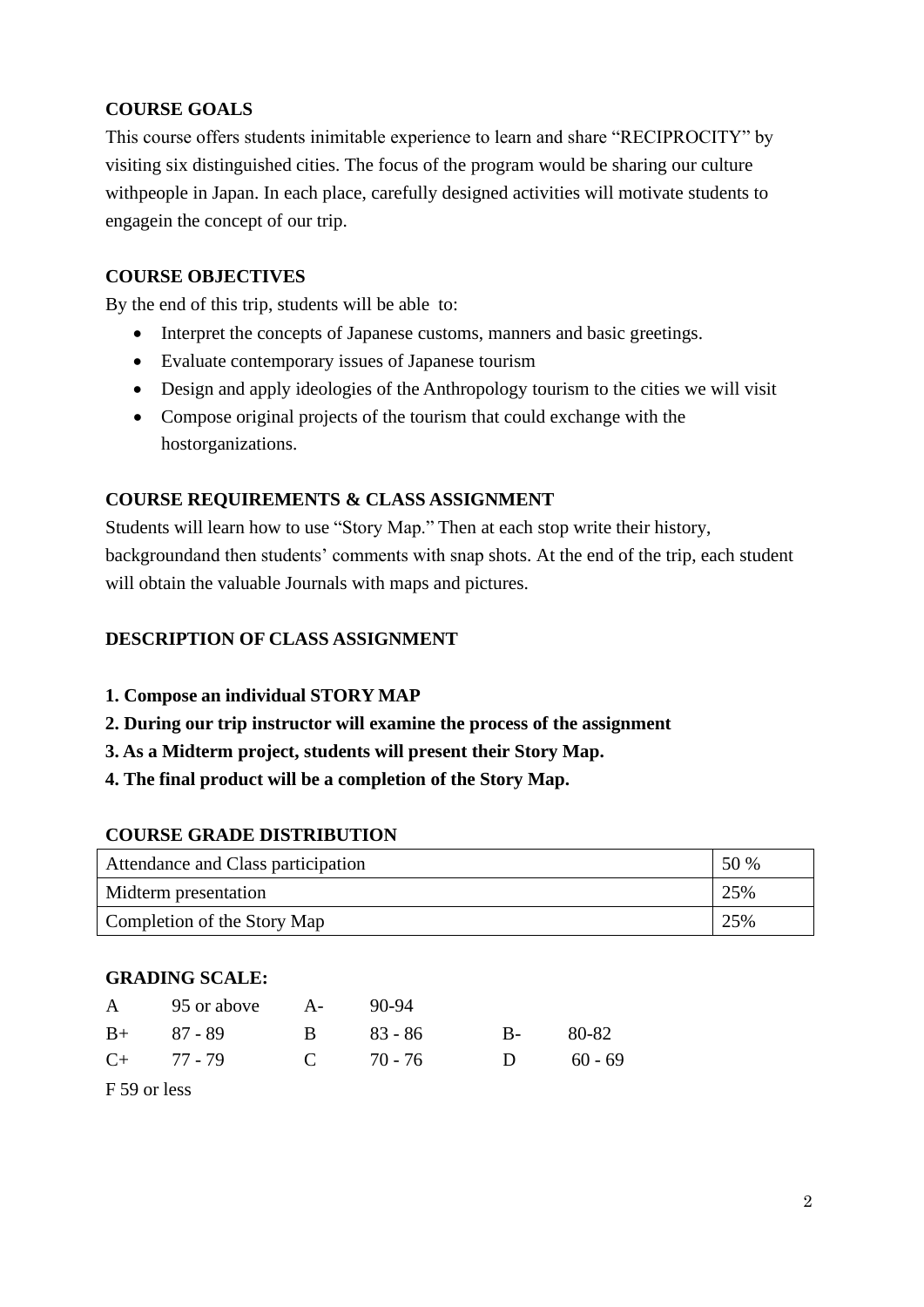# **2022, Honors College Study Abroad**

# **~Searching for Reciprocity in Japan~**

## <**Schedule**> **24 days and 23 nights.**

Instructor: Masako Kubota

Chaperon: Cesar Castillo

Students: 16

Schedule:

Osaka: 5/23 (1 night)

Koyasan: 5/24 (1 night)

Kyoto:  $5/25 \sim 5/27$  (3 nights)

Sapporo:  $5/28 \sim 6/3$  (7 nights)

Biratori: 6/4 (1 night)

Akan Kotan: 6/6 ~ 6/08 (3 nights)

Tokyo:  $6/9 \sim 6/14$  (6 nights)

Leave on 6/15, after breakfast

| Date   | Day           | <b>City</b> | <b>Activities</b>                                                                                                                                           | <b>Accommodations</b>                                                                                                                                                                                                                                           |
|--------|---------------|-------------|-------------------------------------------------------------------------------------------------------------------------------------------------------------|-----------------------------------------------------------------------------------------------------------------------------------------------------------------------------------------------------------------------------------------------------------------|
| $5/23$ | Monday        | Osaka       | $8:00 - 9:00$ PM: Orientation<br>at the Hotel<br>Free after the orientation                                                                                 | <b>Hotel Aston Plaza Kansai</b><br><b>Airport</b><br>https://www.aston-<br>kix.com/en<br>$<$ Note $>$<br>Most of the airplane from<br>the US arrives around 6:00<br>PM, thus, we will have an<br>orientation at the hotel<br>restaurant at $8:00 - 9:00$<br>PM. |
| 5/24   | Tuesday       | Koyasan     | Leave Hotel around 8:00AM by chartered<br>bus Arrive Koyasan around noon.<br>Visit historical site with English speaking Guide<br>専用車で移動。<br>午後は、奥の院散策、座禅など | Koyasan Shukubo<br><b>Sekishoin</b><br>https://www.sekishoin.jp/<br>$<$ Note $>$<br>Lecture about the history<br>of Koyasan in the bus                                                                                                                          |
| $5/25$ | Wednes<br>day | Kyoto       | Attend Zazen and hiking around the temple.<br>Leave Koyasan 4:00PM to Kyoto                                                                                 | <b>Kyoto Utano Youth</b><br><b>Hostel</b><br>https://yh-                                                                                                                                                                                                        |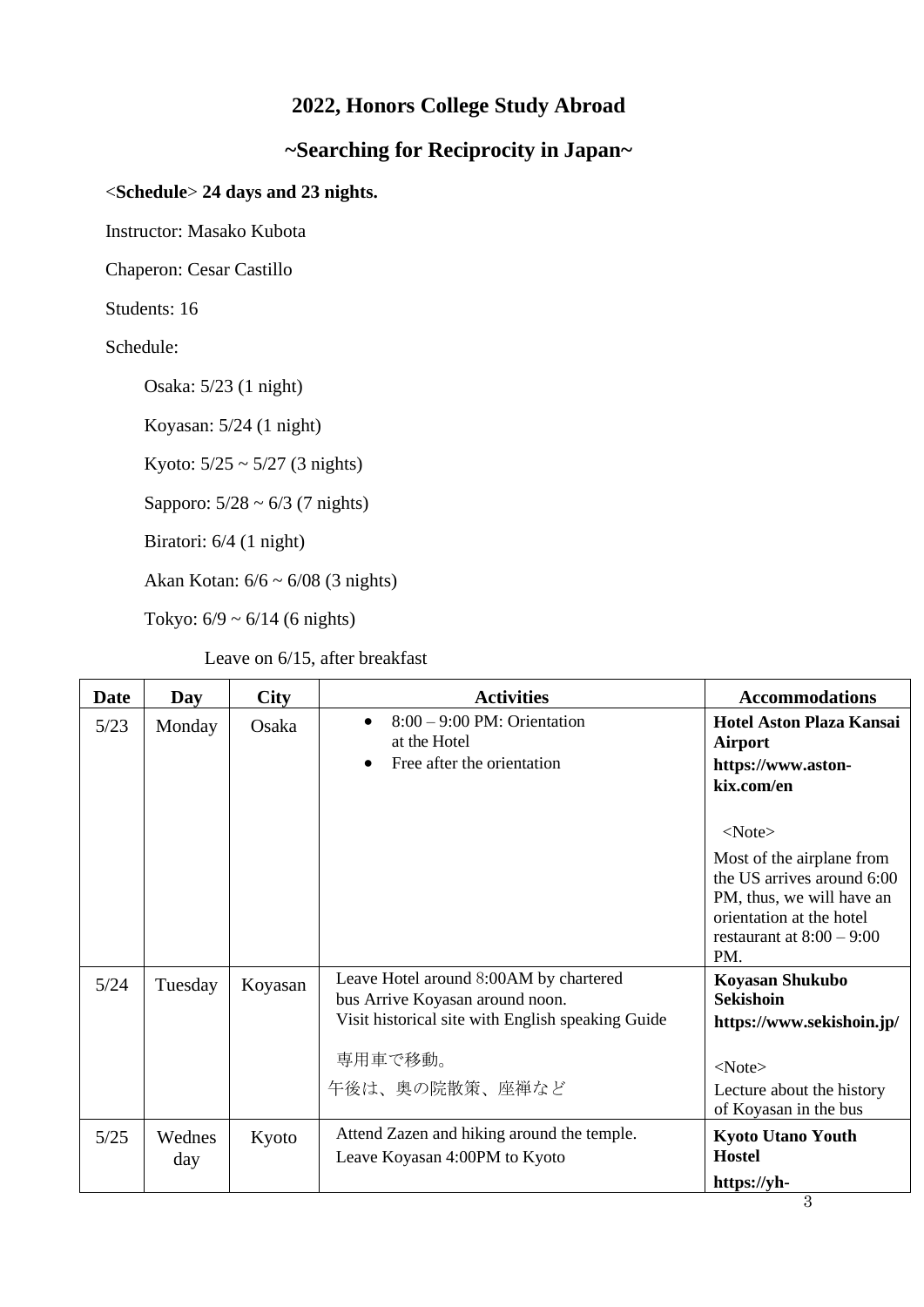|        |               |         | 午前中、高野山を散策し、午後4時頃<br>京都に向けて専用車で出発。<br>Free after arriving Kyoto<br>到着後、自由行動                                                             | kyoto.or.jp/utano_en/                                                                                            |
|--------|---------------|---------|-----------------------------------------------------------------------------------------------------------------------------------------|------------------------------------------------------------------------------------------------------------------|
| $5/26$ | Thursda       | Kyoto   | Visit museums and gardens with guided bus.<br>Arashiyama, bamboo forest, Ryoanji, Kinkakuji,                                            | Same as above                                                                                                    |
|        | y             |         | etc.                                                                                                                                    | $<$ Note $>$                                                                                                     |
|        |               |         | 専用車で、嵐山、竹林、化野念仏寺、竜安寺、<br>金閣寺など専用車で観光。                                                                                                   | Guided tour about the<br>history of Kyoto, and visit<br>many historical temples<br>and shrines.                  |
| 5/27   | Friday        | Kyoto   | Free sightseeing time                                                                                                                   | Same as above                                                                                                    |
|        |               |         | グループに分かれて、学生たちはバスで移動。<br>立命館なども訪問。自由見学日                                                                                                 |                                                                                                                  |
| 5/28   | Saturday      | Sapporo | Take chartered bus from hotel to Itami Airport.                                                                                         | <b>Grids Sapporo</b>                                                                                             |
|        |               |         | Itami airport (Osaka) to Sapporo, Hokkaido.                                                                                             | https://www.grids-<br>hostel.com/hostels/sapporo<br>/en/                                                         |
|        |               |         | From Sapporo airport, take chartered bus to the<br>hostel.                                                                              |                                                                                                                  |
|        |               |         |                                                                                                                                         | $<$ Note $>$<br>Lecture about Hokkaido and<br>Ainu Culture in the the<br>chartered bus from Chitose<br>to Grids. |
| 5/29   | Sunday        | Sapporo | 自由行動                                                                                                                                    | Same as above                                                                                                    |
|        |               |         | Free time<br>Visit Sapporo University Urespa Project                                                                                    |                                                                                                                  |
| 5/30   | Monday        | Sapporo | Lecture by Dr Yûko Honda and<br>Cultural Exchange with Urespa<br>students.<br>Learn Ainu culture<br>https://www.facebook.com/urespaclub | Same as above                                                                                                    |
| 5/31   | Tuesday       | Sapporo | Visit Hokkaido                                                                                                                          | Same as above                                                                                                    |
|        |               |         | University/<br>https://www.oia.hokudai<br>$\cdot$ ac.jp/                                                                                |                                                                                                                  |
|        |               |         | Lecture By Dr. Jirota Kitahara                                                                                                          |                                                                                                                  |
|        |               |         | Center for Ainu and Indigenous Studies<br>http://www.cais.hokudai.ac.jp/                                                                |                                                                                                                  |
| 6/1    | Wednes<br>day | Sapporo | Visit National Ainu Museum at<br>Shiraoi. Take chartered bus.                                                                           | Same as above                                                                                                    |
|        |               |         | 札幌から白老往復専用車                                                                                                                             |                                                                                                                  |
| 6/2    | Thursda<br>y  | Sapporo | Kimono try on<br>Visit Community Service center at Teine.                                                                               | Same as above                                                                                                    |
| 6/3    | Friday        | Sapporo | Discussion session, in the morning, at the Hostel.                                                                                      | Same as above                                                                                                    |
|        |               |         |                                                                                                                                         | 4                                                                                                                |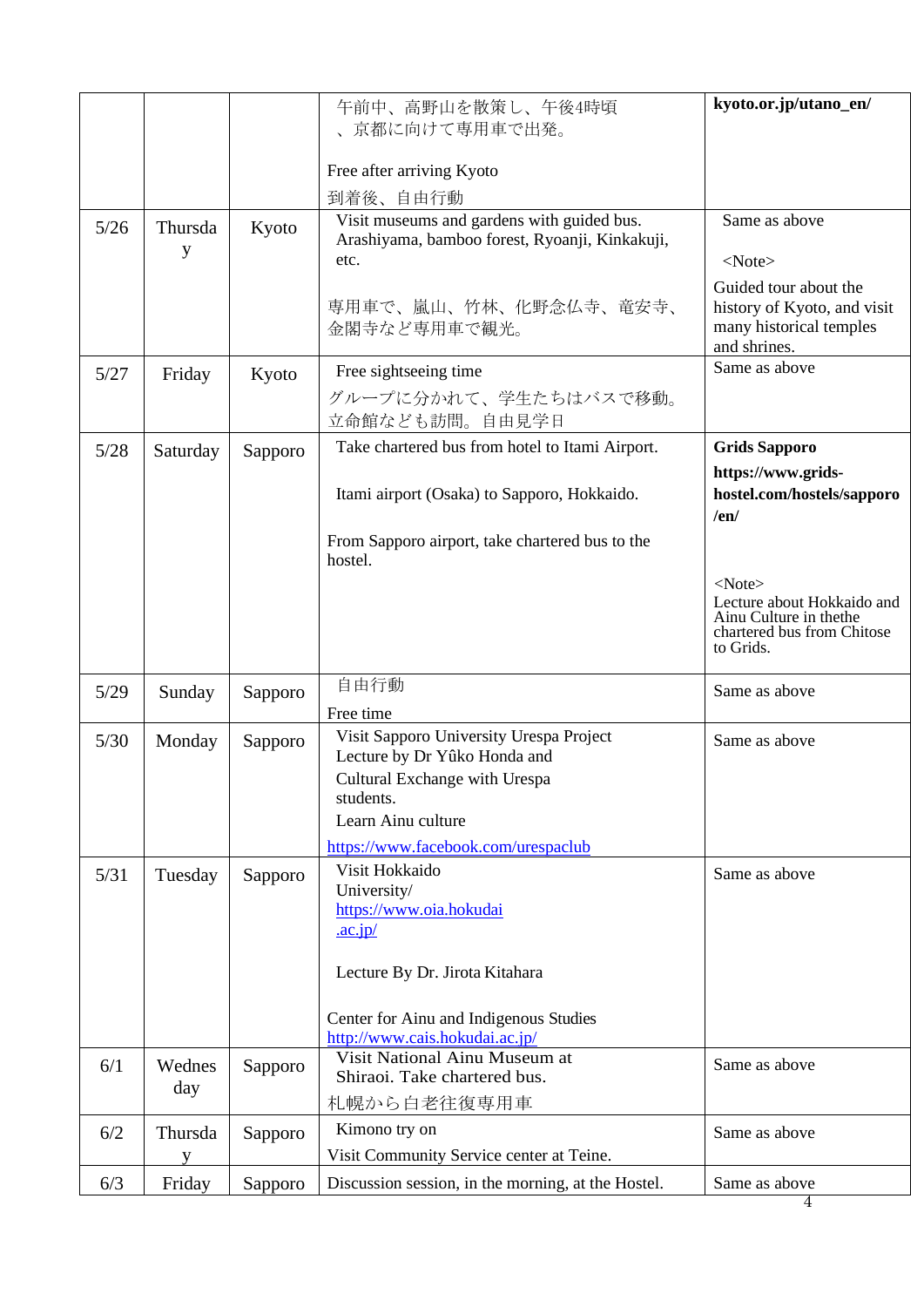|                    |                          |          | <b>Afternoon Free</b>                                                                                                                                                                                                                                                                                                                                                                                                     |                                                                                                                                                                         |
|--------------------|--------------------------|----------|---------------------------------------------------------------------------------------------------------------------------------------------------------------------------------------------------------------------------------------------------------------------------------------------------------------------------------------------------------------------------------------------------------------------------|-------------------------------------------------------------------------------------------------------------------------------------------------------------------------|
| 6/4                | Saturday                 | Nibutani | Leave Sapporo to Ainu village Biratori, Nibutani by<br>Chartered bus<br>Lecture by Mr. Kayano, Ainu activist, and the owner                                                                                                                                                                                                                                                                                               | <b>Guest House Nibutani</b><br>https://nibutani-<br>yanto.com/en/                                                                                                       |
| 6/5                | Sunday                   | Akan     | of the guest house<br>After lunch and visting museum / Biratori to Akan<br>by charter bus.<br>Arrive Akan around 4:00 PM<br>Welcome party with Ainu people.                                                                                                                                                                                                                                                               | <b>Hotel Hanayuuka</b><br>https://www.hanayuuka.c<br>om/en/                                                                                                             |
| $6/6 \sim$<br>6/7  | Monday<br>Tuesday        | Akan     | Canoeing at Akan<br>Lake Visiting Ainu<br>theater<br>Mid-term project presentation will be held at the<br>Hotel Conference room.<br>午前中:カヌー体験<br>夜:アイヌ劇場観劇/火祭りとロストカムイ                                                                                                                                                                                                                                                     | Same as above<br>$<$ Note $>$<br>Mid-term project<br>presentation will be held at<br>the Hotel Conference room                                                          |
| 6/8                | Wednes<br>day            | Akan     | Edible plant hunting, hiking with Ainu<br>elders Ainu cooking lesson by Ainu elders.                                                                                                                                                                                                                                                                                                                                      | Same as above                                                                                                                                                           |
| 6/9                | Thursda<br>у             | Tokyo    | Leave Akan by Chartered bus to Kushiro airport<br>Leave Kushiro for Haneda Tokyo<br>Take chartered bus to the hostel, Grids Ueno.                                                                                                                                                                                                                                                                                         | <b>Grids Ueno</b><br>https://grids-<br>hostel.com/hostels/ueno/e<br>$\mathbf{n}/$                                                                                       |
| 6/10<br>to<br>6/14 | Friday $\sim$<br>Tuesday | Tokyo    | Visit Waseda University for the cultural exchange.<br>We will visit Kabuki Theater, Edo-Tokyo<br>Museum, NPO/ community lunch service,<br>and community gathering place for elders,<br>etc.<br><b>Volunteer at "House of Shiba"</b><br>Elder people's café<br>http://www.shibanoie.net/about<br>Meiji-Jingu (Shrine)<br>https://en.wikipedia.org/wiki/Meiji Shrine<br>Harajyuku,<br>٠<br>http://www.takeshita-street.com/ | Same as above<br>$<$ Note $>$<br>Study Abroad is over 6/15,<br>after breakfast.<br>Final Project due is 6/14,<br>11:59PM. Submit the<br>Completion of the Story<br>Map. |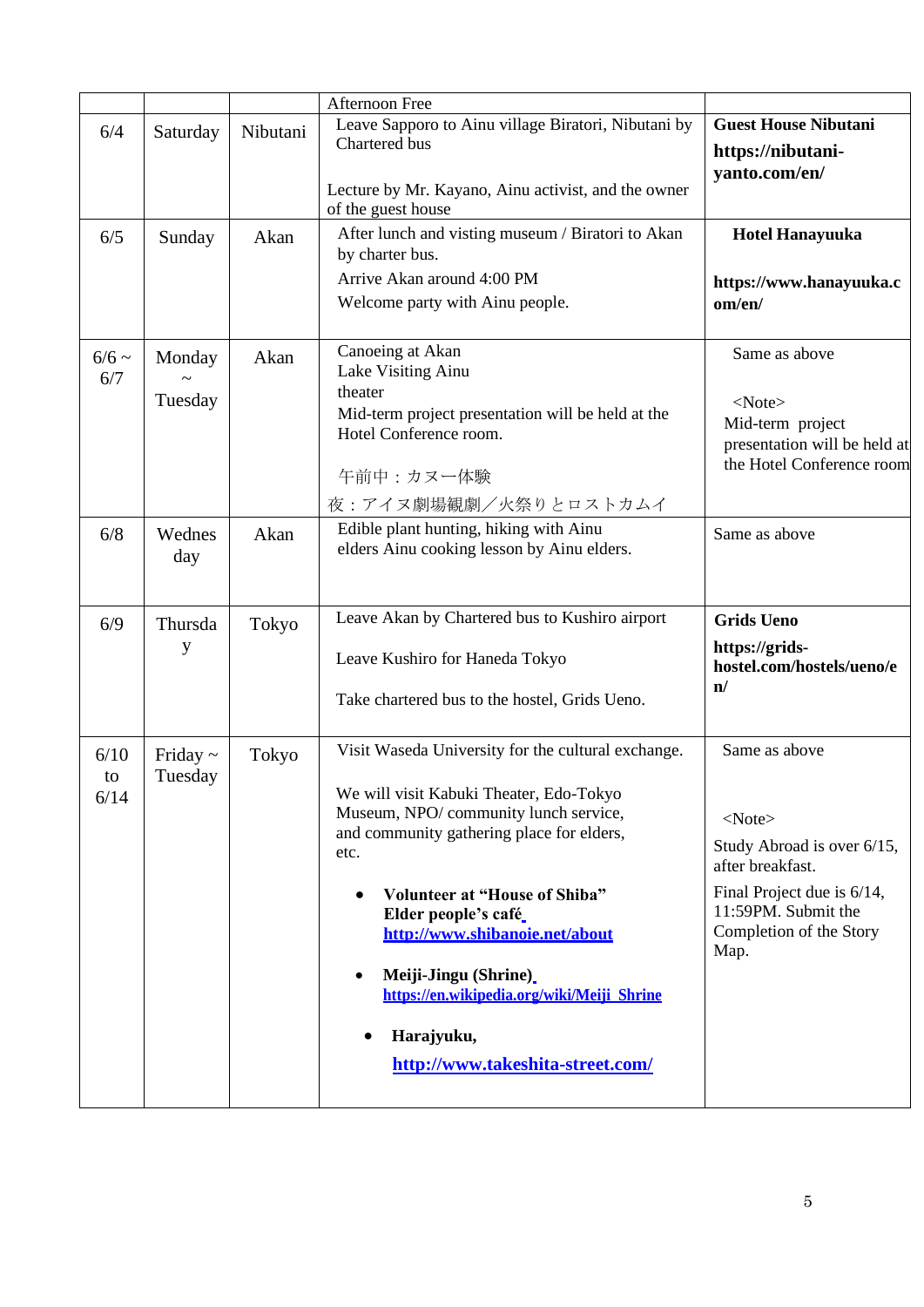#### **FLORIDA INTERNATIONAL UNIVERSITY HONORS COLLEGE 2022 STUDY ABROAD RULES**

By [registering to study abroad](https://honors.fiu.edu/studyabroad/instructions-to-register) students commit to making their payments on time, to complying with the requirements on time, and to remaining with the program. Refunds are not awarded, and switching programs is not allowed.

**Note:** - IDH 4007 is the pre-travel class on campus; IDH 4008 is the class abroad.

- Deadline dates that fall on weekends and/or holidays are **NOT** moved to the next business date.

### **Documentation:**

*Before* securing their spot, students must (1) complete, initialize, and sign the [Honors Study Abroad Contract,](file:///C:/Users/Masako/Downloads/honors.fiu.edu/studyabroad/contract) (2) apply online at **[abroad.fiu.edu,](https://abroad.fiu.edu/index.cfm?FuseAction=Programs.AdvancedSearch)** and (3) apply online at **<https://honors.fiu.edu/studyabroad/applications>**. Their documentation will be subject to approval at registration.

Students must upload ALL Office of Education Abroad (OEA) required documentation to **[abroad.fiu.edu](https://abroad.fiu.edu/index.cfm?FuseAction=Programs.AdvancedSearch)** by **NOVEMBER 19, 2021, 11:59PM**. Students who fail to comply by then will not be allowed to participate in IDH 4007 and/or IDH 4008, or travel with the program. Refunds will NOT be awarded. Posted charges will not be removed

The documentation required by OEA includes the Medical Form, copy of valid passport, [Course Registration](https://honors.fiu.edu/studyabroad/crf)  [Form,](https://honors.fiu.edu/studyabroad/crf) and four questionnaires: 1) personal information form, 2) emergency contact form, 3) special needs form, and 4) financial information form.

The Medical Form is valid for only one year as of the date it is signed by a physician licensed in the United States and cannot expire before the end of the program.

**Students are strongly encouraged to review vaccination requirements for countries they plan to visit, including against COVID-19. Failure to abide by vaccination requirements may prevent a student from entering a country and continuing participation in the Study Abroad program, in which case, refunds will NOT be awarded. FIU provides many vaccinations, including against COVID-19, for students on campus.** 

Passport must remain valid for at least 6 months after the last day of the program.

Should the student not have a valid passport by the deadline mentioned above, they must instead submit proof that the passport application/renewal process has been initiated and must replace it with a copy of their actual passport no later than **APRIL 15, 2022**. Students who fail to comply by then will not be allowed to participate in IDH 4008, or travel with the program. Refunds will NOT be awarded. Posted charges will not be removed

### **ONLY FOR STUDENTS WHO SECURE THEIR SPOT ON OR AFTER NOVEMBER 15, 2021:**

The deadline to upload the required documentation will be extended until **JANUARY 7, 2022, 11:59pm** (before final DROP date). Students who fail to comply by then will not be allowed to participate in IDH 4008 or travel with the program Refunds will NOT be awarded. Posted charges will not be removed.

Students must clear any existing holds by **DECEMBER 1, 2021, 11:59PM** and again by **APRIL 1, 2022,** and are responsible for ensuring that they have no new holds before being enrolled in both IDH 4007\* and/or IDH 4008\*. Students who fail to comply by the deadlines will not be allowed to participate in the program. Refunds will NOT be awarded. Posted charges will not be removed.

\*Students with holds on their account cannot be enrolled for classes.

While taking the IDH 4007 class, students will have to complete the online *mandatory* pre-departure orientation on the study abroad application portal. Students must complete the session and associated quizzes, sign the paperwork, and upload it to their application at the **[abroad.fiu.edu](https://abroad.fiu.edu/index.cfm?FuseAction=Programs.AdvancedSearch)** portal by **APRIL 1, 2022, 11:59pm**.

## **Physicality:**

The faculty leader and/or support staff do not administer medical care or provide medication.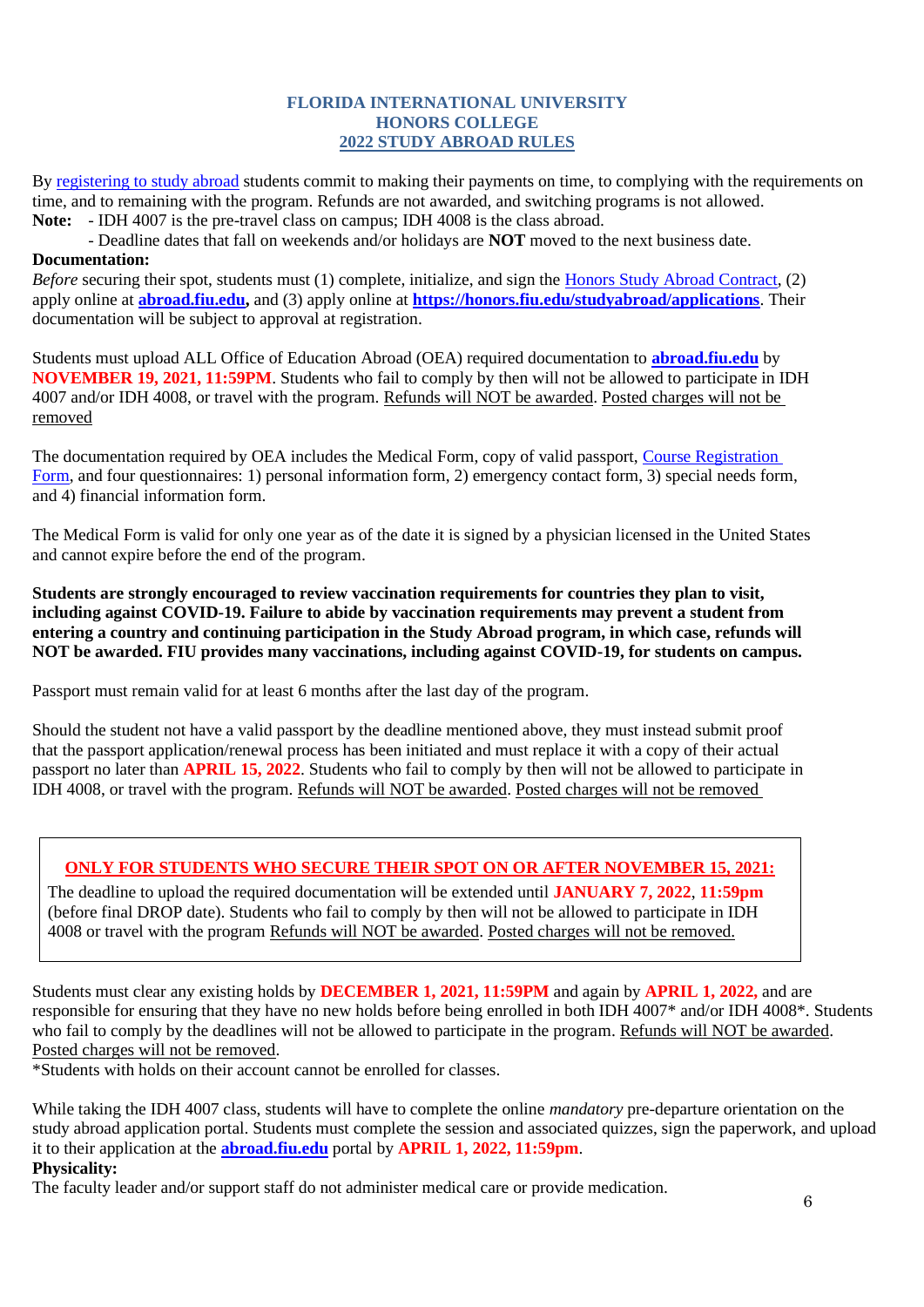### **Academics:**

In order to participate in an Honors study abroad program, students must *maintain* a minimum cumulative FIU GPA of 3.2. Students who fail to comply will not be allowed to participate in IDH 4007 and/or IDH 4008, or travel with the program. Refunds will NOT be awarded. Posted charges will not be removed.

A minimum grade of C in IDH 4007 is required to be enrolled in IDH 4008, or travel with the program. Refunds will NOT be awarded if the student cannot be enrolled, and posted charges will not be removed.

### **Behavior:**

Students who have been sanctioned under the FIU Student Conduct and Honor Code [\(https://studentaffairs.fiu.edu/get](https://studentaffairs.fiu.edu/get-support/student-conduct-and-academic-integrity/student-conduct-and-honor-code/index.php)[support/student-conduct-and-academic-integrity/student-conduct-and-honor-code/index.php\)](https://studentaffairs.fiu.edu/get-support/student-conduct-and-academic-integrity/student-conduct-and-honor-code/index.php), which results in loss of privileges, and/or other sanctions that result in the student not being considered to be in good standing with the University (e.g., conduct probation), are not be eligible to participate in IDH 4008, or travel with the program. Refunds will NOT be awarded. Posted charges will not be removed.

Students found responsible for an Academic Misconduct Violation will be dismissed from the Honors College upon notification of findings and will not be allowed to participate in, or travel with the program. Refunds will NOT be awarded. Posted charges will not be removed.

Students studying abroad are expected to represent the Honors College and FIU honorably and maturely. The faculty director and/or staff are authorized to end the program early for students whose behavior becomes disruptive (and/or violates the FIU Student Conduct and Honor Code.)

#### **Payments:**

Once students apply online, they must secure their spot with the Honors College with a **blank, non-refundable \$500 cashier's check or money order (ONLY,) and all the required documentation.**

Study abroad payments are *non-refundable* and are made in 3 installments. The OEA will post the charges on the students' accounts approximately 3 weeks before each payment deadline. Once the charges are posted, they cannot be removed. Students who secure their spot *after* charges for an installment(s) have been posted will have the overdue payments added to the next deadline's charges.

Students are responsible to ensure with Student Financials that any payment made towards their study abroad program is indeed applied to that program.

Students who pay their program through a scholarship are still responsible for having the payments made on time and in their entirety. Therefore, it is the student's responsibility to contact Financial Aid to ensure compliance. If any delays are foreseen, it is the student's responsibility to notify the Honors College of the situation. If the scholarship will not cover the full amount due, it is the student's responsibility to pay the remaining balance. Students who fail to comply will not be allowed to participate in, or travel with the program. Refunds will NOT be awarded. Posted charges will not be removed. Payments must be made no later than the deadline (December 1, 2021, January 3, 2022, and February 1, 2022) published at **<https://honors.fiu.edu/studyabroad/payments>**. If students fail to make them on time, the university will apply a \$100.00 late fee to their account. Late fees cannot be removed.

After each payment deadline there is a one-week grace period, an *extended* deadline, when payments are still accepted. However, the **late fee will still be applied, and students may get a hold on their accounts\***. If students fail to complete their payment within exactly that *one*-week grace period, and had not notified the Honors College in advance, they will be withdrawn from the program and will not be allowed to participate in IDH 4007 and/or IDH 4008, or travel with the program, depending on the time the payment was missed. Refunds will NOT be awarded. Posted charges **and late fees** will not be removed.

\*Students with holds on their accounts cannot be enrolled for classes.

FIU and the Honors College strongly discourage making big purchases, such as airline tickets, before the programs are confirmed by OEA. If canceled, FIU cannot refund these or any other expenses related to the programs not paid directly to FIU.

#### **Switching, Withdrawals, and Cancellations:**

Once students are registered, they are not allowed to switch programs. Students who still want to change programs will have to withdraw from the initial one, first, with no refunds. Then secure their spot in the new program, pay the \$500 deposit again, and complete all the new program's missing payments. Permission to apply for the second program is at the full discretion of the Honors College.

Withdrawal from a program will only be permitted for medical reasons. In order to request a medical withdrawal,